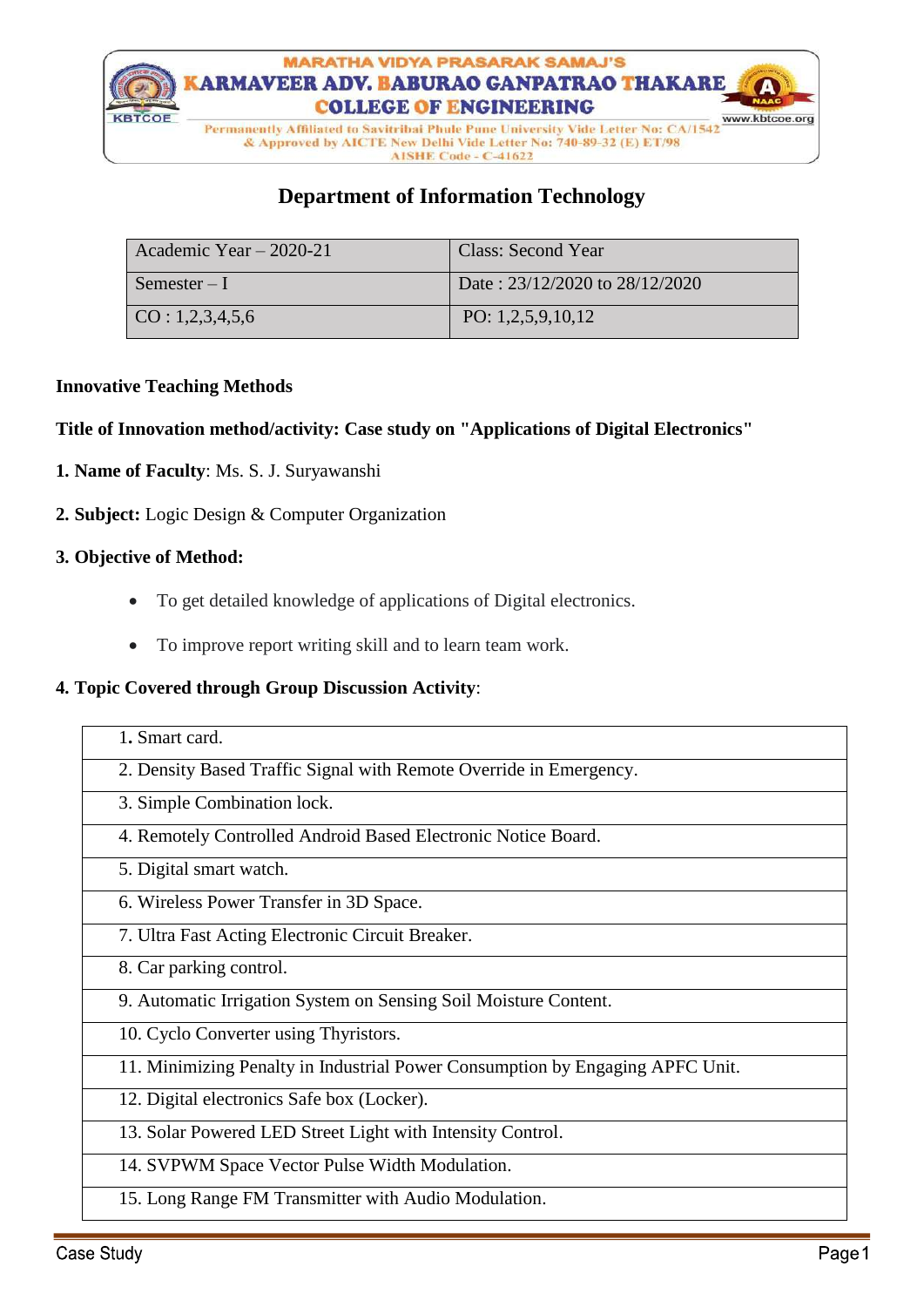16. Cyclo Converter using Thyristors.

17. Cathode Ray Oscilloscope (Medical Services).

18. Minimizing Penalty in Industrial Power Consumption by Engaging APFC Unit.

### **5. Description of method with Benefits (8 – 10 lines) :**

In this method topic for case study is assigned to individual student. He/she prepare report on assigned case study by searching content on internet, book or research paper. Faculty does the assessment at the time of report submission.

### • **The method Impact:**

. This activity helps students to generate new ideas, enhance self-learning, communication & report writing skills, analytical skills, team work and ethical practices etc.

### **Roles and Responsibilities**

- **Teacher**
	- Prepare the group of 4-5 students.
	- Assigned the topics to each group.
	- Define rubrics for the assessment of the activity
	- Assess the reports.
- **Student**
	- Go through the provided topic.
	- Once topic assigned understand and gain expertise on topic through collaboration.
	- Actively participate in group and contribute by means of information gathering related to the topic.
	- Prepare the report.

## **6. Assessment Tools & Rubrics:**

- **Understanding**
	- Good knowledge regarding the topic should be checked
- **Involvement of students** 
	- Involvement of the individual student should be checked by taking oral..
- **Oral**
	- To check the knowledge regarding the subject, oral should be taken..
- **Timely Submission**
	- Student should follow the given deadline.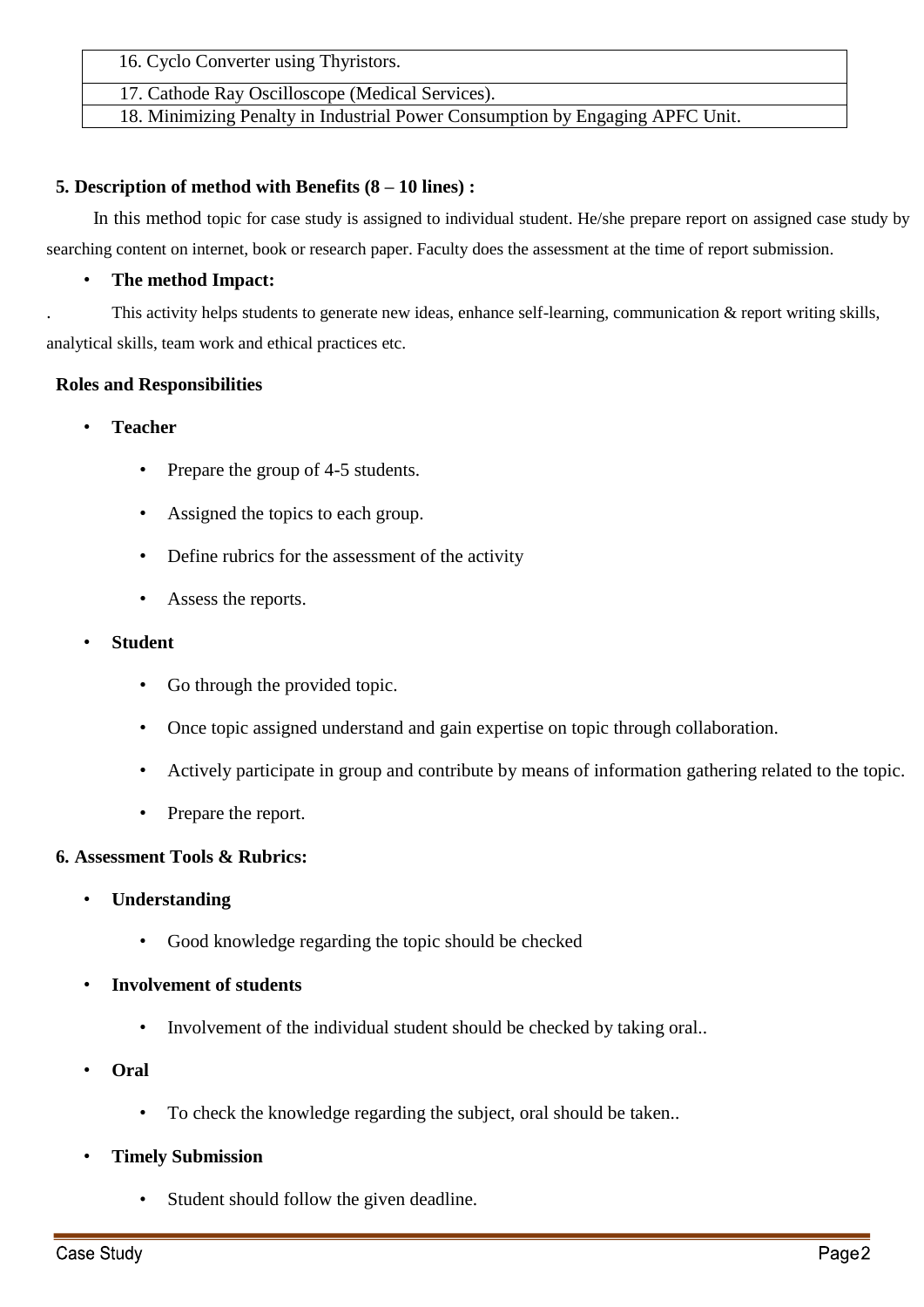| Sr.<br>N <sub>0</sub> | Name of<br><b>Method</b> | <b>Evaluation</b><br><b>Criteria</b> | <b>SC</b>      | Excellent (100%)                                                                                              | Satisfactory (60%)                                                                                                 | Poor $(20\%)$                                                                                                      |
|-----------------------|--------------------------|--------------------------------------|----------------|---------------------------------------------------------------------------------------------------------------|--------------------------------------------------------------------------------------------------------------------|--------------------------------------------------------------------------------------------------------------------|
|                       |                          | Understanding                        | 10             | Good<br>knowledge<br>of the issues,<br>Complete<br>analysis                                                   | Adequate<br>$\bullet$<br>knowledge of<br>the issues,<br>Partial analysis<br>$\bullet$                              | Inadequate<br>$\bullet$<br>knowledge<br>of the issues,<br>Incomplete<br>analysis                                   |
| 01                    | <b>Case Study</b>        | Involvement of<br>students           | 0 <sub>5</sub> | Active<br>$\bullet$<br>participation<br>Good defending<br>& convincing<br>skill<br>Effective<br>summarization | Active participation<br>$\bullet$<br>Moderate defending<br>& convincing skill<br><b>Effective</b><br>summarization | Passive<br>$\bullet$<br>participation<br>Moderate<br>defending &<br>convincing skill<br>Effective<br>summarization |
|                       |                          | Oral                                 | 0 <sub>5</sub> | Appropriate<br>$\bullet$<br>Answers to<br>Questions.                                                          | Answers questions,<br>$\bullet$<br>but often with little<br>insight.                                               | Inappropriate<br>Answer                                                                                            |
|                       |                          | Timely<br>Submission                 | 05             | Submission within<br>deadline                                                                                 | Submission within<br>wee k                                                                                         | Late submission                                                                                                    |

## **Rubrics for Assessment of Group Discussion**

# **7. Evaluation Sheet**

| Sr. No.        | Group<br>N <sub>0</sub> | <b>Group Members</b> | <b>Topic</b>                                  | <b>Unders</b><br>tandin<br>g of<br>concep<br>t(10) | <b>Involv</b><br>ement<br><b>of</b><br>studen<br>ts(5) | Oral<br>(5)    | <b>Timely</b><br><b>Submis</b><br>sion(5) | <b>Total</b><br>(25) |
|----------------|-------------------------|----------------------|-----------------------------------------------|----------------------------------------------------|--------------------------------------------------------|----------------|-------------------------------------------|----------------------|
|                |                         | Mehul Mulchandani    |                                               | $\tau$                                             | $\overline{4}$                                         | 3              | $\overline{4}$                            | 18                   |
| $\overline{2}$ | 1                       | Prasanna Kedare      | Smart card                                    | 7                                                  | 4                                                      | 4              | $\overline{4}$                            | 19                   |
| 3              |                         | Shobhit Mohadikar    |                                               | 6                                                  | 4                                                      | 4              | $\overline{4}$                            | 18                   |
| $\overline{4}$ |                         | Saurav Pardeshi      |                                               | 6                                                  | 4                                                      | 3              | $\overline{4}$                            | 17                   |
| 5              |                         | Krisha khandhar      | <b>Density Based</b><br><b>Traffic Signal</b> | 8                                                  | 3                                                      | 4              | 3                                         | 18                   |
| 6              | 2                       | Khushi jadhav        | with Remote                                   | 8                                                  | 3                                                      | 3              | 3                                         | 17                   |
| 7              |                         | Tejashree jadhav     | Override in                                   | 7                                                  | 3                                                      | $\overline{4}$ | 3                                         | 17                   |
| 8              |                         | Neha bagul           | Emergency                                     | 7                                                  | 3                                                      | 3              | 3                                         | 16                   |

Case Study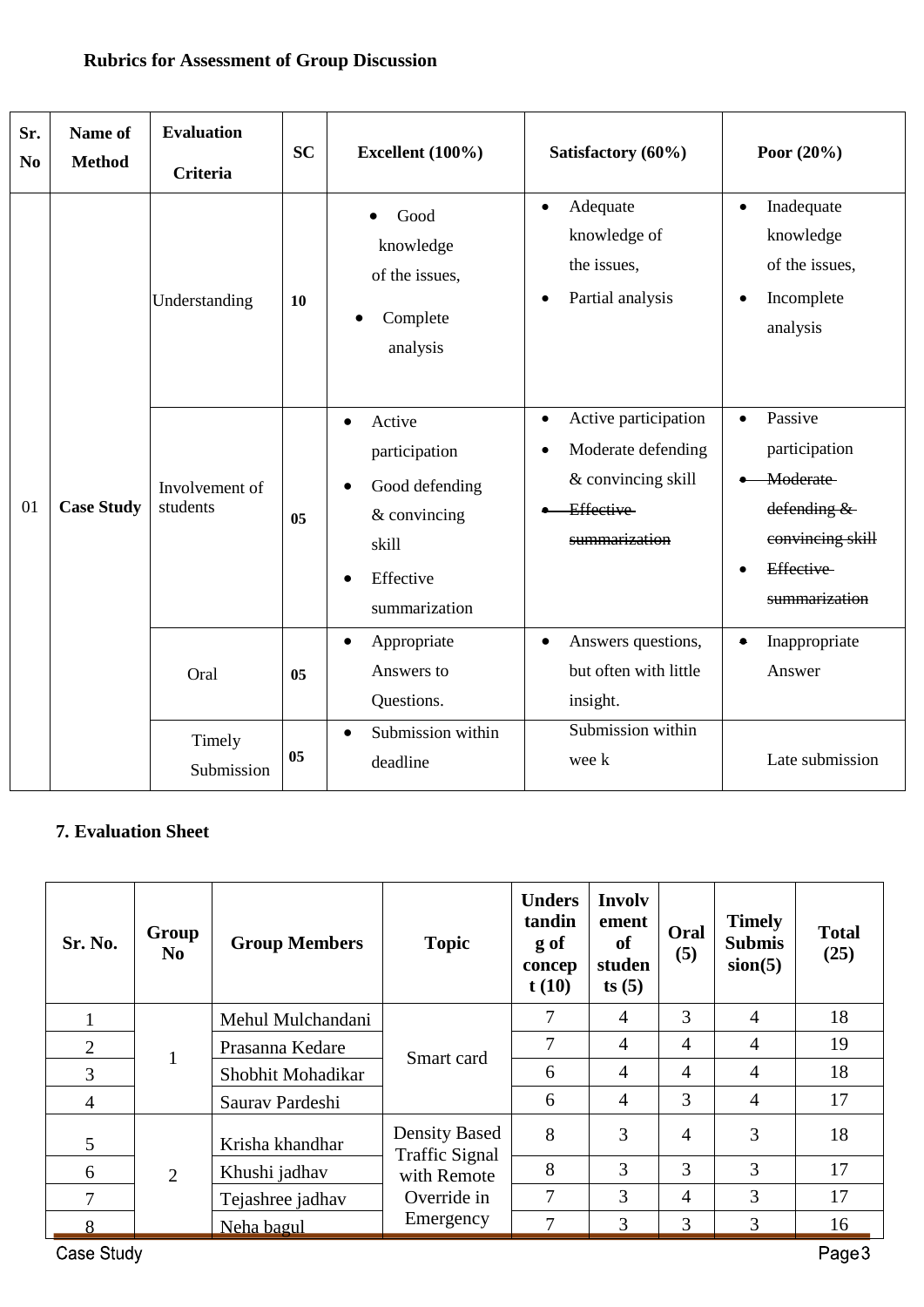| 9      |                | Anjali Sanjay<br>Rajole         |                                         | 7              | $\overline{4}$ | $\overline{4}$  | $\overline{4}$  | 19 |
|--------|----------------|---------------------------------|-----------------------------------------|----------------|----------------|-----------------|-----------------|----|
| 10     | $\overline{3}$ | Hrutika Bharat<br>Sawant        | Simple<br>Combination                   | $\overline{7}$ | $\overline{4}$ | $\overline{4}$  | $\overline{4}$  | 19 |
| 11     |                | Prachi Bhausaheb<br>Gangurde    | lock                                    | 6              | $\overline{4}$ | 3               | $\overline{4}$  | 17 |
| 12     |                | Megha Bharat<br>Shinde          |                                         | 8              | $\overline{4}$ | $\overline{3}$  | $\overline{4}$  | 19 |
| 13     |                | Pooja Sanklecha                 | Remotely                                | 8              | $\overline{4}$ | 3               | $\overline{4}$  | 19 |
| 14     |                | Pooja Jain                      | Controlled                              | 8              | $\overline{4}$ | $\overline{4}$  | $\overline{4}$  | 20 |
| 15     | $\overline{4}$ | Payal Kishor Rohra              | <b>Android Based</b><br>Electronic      | 9              | $\overline{4}$ | $\overline{4}$  | $\overline{4}$  | 21 |
| 16     |                | Shrutika gosavi                 | Notice Board                            | $\overline{7}$ | $\overline{4}$ | 3               | $\overline{4}$  | 18 |
| 17     |                | Nishigandha<br>shirsath         |                                         | 9              | $\overline{4}$ | $\overline{4}$  | $\overline{4}$  | 21 |
| 18     | 5              | Shweta Bhaskar<br>Gangurde      | Digital smart<br>watch                  | 8              | $\overline{4}$ | 3               | $\overline{4}$  | 19 |
| 19     |                | Sayali patil                    |                                         | 8              | $\overline{4}$ | $\overline{4}$  | $\overline{4}$  | 20 |
| 20     |                | Mansi salunkhe                  |                                         | 8              | $\overline{4}$ | $\overline{3}$  | $\overline{4}$  | 19 |
| 21     |                | Shrutika badgujar               |                                         | 9              | $\overline{4}$ | $\overline{4}$  | $\overline{4}$  | 21 |
| 22     |                | Shreya bachhav                  | Wireless<br>Power                       | 8              | $\overline{3}$ | $\overline{4}$  | $\overline{4}$  | 19 |
| 23     | 6              | Vaibhav ahire                   | Transfer in 3D<br>Space                 | 8              | $\overline{4}$ | 3               | $\overline{4}$  | 19 |
| 24     |                | Prajwal aher                    |                                         | 8              | 3              | 3               | $\overline{4}$  | 18 |
| 25     |                | Khan samina parvez              |                                         | 9              | $\overline{4}$ | $\overline{4}$  | 5               | 22 |
| 26     |                | Jagtap snehal rajesh            | <b>Ultra Fast</b>                       | 8              | $\overline{4}$ | 3               | 5               | 20 |
| $27\,$ |                | Patil purvi kishor              | Acting                                  | 8              | $\overline{4}$ | $\overline{4}$  | 5               | 21 |
| 28     | $\tau$         | Patil bhagyashri<br>ujwal       | Electronic<br>Circuit<br><b>Breaker</b> | 7              | $\overline{4}$ | $\overline{4}$  | 5               | 20 |
| 29     |                | Rahul chavhan                   |                                         | 10             | $\overline{4}$ | 5               | 5               | 24 |
| 30     |                | Kanhaiya chalase                |                                         | 10             | $\overline{4}$ | $5\overline{)}$ | $5\overline{)}$ | 24 |
| 31     |                | Prasad Aher                     |                                         | 9              | $\overline{4}$ | $\overline{4}$  | 5               | 22 |
| 32     | 8              | Gopal Malani                    | Car parking<br>control                  | 9              | $\overline{4}$ | $\overline{3}$  | 5               | 21 |
| 33     |                | Darshan Jaywant<br><b>Borse</b> |                                         | 9              | $\overline{4}$ | $\overline{4}$  | 5               | 22 |
| 34     |                | Rohit Anarthe                   |                                         | 9              | $\overline{4}$ | $\overline{4}$  | 5               | 22 |
| 35     |                | Tejas Hadole                    | Automatic                               | 10             | $\overline{4}$ | 5               | 5               | 24 |
| 36     |                | <b>Sachin Borse</b>             | Irrigation<br>System on                 | 9              | $\overline{4}$ | $\overline{3}$  | 5               | 21 |
| 37     | 9              | Zulfeen Taiyyab<br>Shaikh       | <b>Sensing Soil</b><br>Moisture         | 10             | $\overline{4}$ | $\overline{4}$  | 5               | 23 |
| 38     |                | Priyanka Balasaheb<br>Vidhate   | Content                                 | 9              | $\overline{4}$ | $\overline{4}$  | 5               | 22 |
| 39     | 10             | Rajashree Prashant<br>Shinde    | Cyclo<br>Converter                      | 9              | $\overline{4}$ | 5               | $\overline{4}$  | 22 |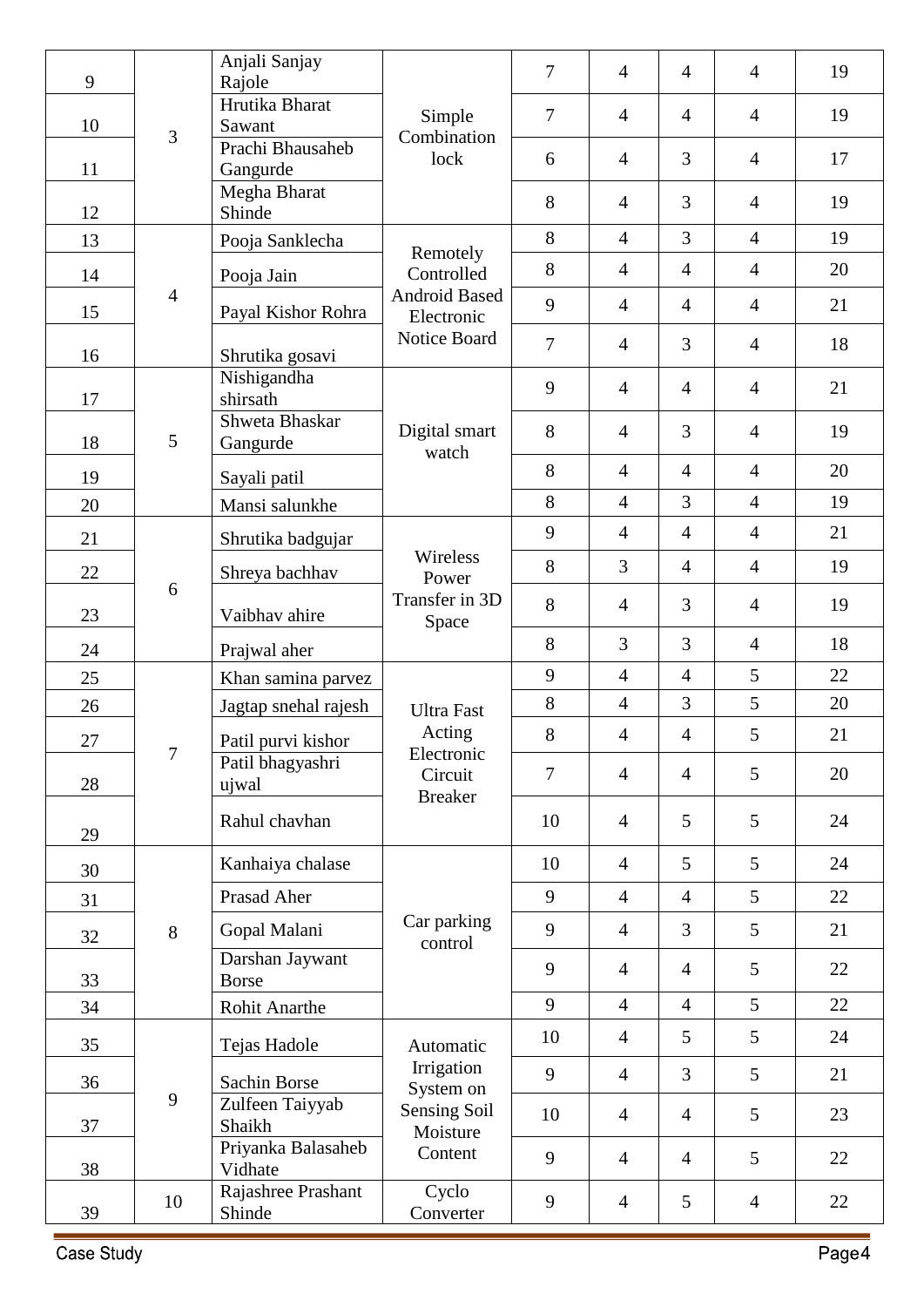| 40 |    | Srushti Raosaheb<br>Patil                   | using<br>Thyristors                 | 9                | $\overline{4}$   | $\overline{4}$                   | $\overline{4}$ | 21               |
|----|----|---------------------------------------------|-------------------------------------|------------------|------------------|----------------------------------|----------------|------------------|
|    |    | Swati Vishnu                                |                                     |                  |                  |                                  |                |                  |
| 41 |    | Zagade                                      |                                     | 9                | $\overline{4}$   | $\overline{3}$                   | $\overline{4}$ | 20               |
|    |    | Akshada                                     |                                     | 8                | $\overline{4}$   | $\overline{3}$                   | $\overline{4}$ | 19               |
| 42 |    | <b>Pandhrinath Gahile</b><br>Nikita Pralhad |                                     |                  |                  |                                  |                |                  |
| 43 |    | <b>Borse</b>                                | Minimizing<br>Penalty in            | 8                | $\overline{4}$   | 3                                | $\overline{4}$ | 19               |
|    |    | Vibhuti Raosaheb                            | Industrial                          | 8                | $\overline{4}$   | 3                                | $\overline{4}$ | 19               |
| 44 | 11 | Gudaghe                                     | Power                               |                  |                  |                                  |                |                  |
| 45 |    | Kameshbhai<br>Suryavanshi                   | Consumption                         | 8                | $\overline{4}$   | $\overline{4}$                   | $\overline{4}$ | 20               |
|    |    |                                             | by Engaging<br><b>APFC Unit</b>     | 9                | $\overline{4}$   | $\overline{4}$                   | $\overline{4}$ | 21               |
| 46 |    | Prathamesh shirsath                         |                                     | 8                | $\overline{4}$   | $\overline{4}$                   | 5              | 21               |
| 47 |    | Akshay wagh                                 | Digital                             | 9                | $\overline{4}$   | 5                                | 5              | 23               |
| 48 | 12 | Chinamy sinerkar                            | electronics<br>Safe box             | 9                | $\overline{4}$   | $\overline{4}$                   | 5              | 22               |
| 49 |    | Saloni Thete                                | (Locker)                            | 8                | $\overline{4}$   | $\overline{4}$                   | 5              | 21               |
| 50 |    | Sakshi Thete                                |                                     | 8                |                  |                                  | $\overline{4}$ |                  |
| 51 |    | Pooja vinchu                                | <b>Solar Powered</b>                | 8                | $\overline{4}$   | $\overline{4}$<br>$\overline{3}$ |                | 20               |
| 52 |    | Prajakta wankhede                           | <b>LED</b> Street                   |                  | $\overline{4}$   |                                  | $\overline{4}$ | 19               |
| 53 | 13 | Chetana Chaudhari                           | Light with                          | 8                | $\overline{4}$   | $\overline{3}$                   | $\overline{4}$ | 21               |
| 54 |    | Ishika Gaikwad                              | Intensity<br>Control                | 8                | $\overline{4}$   | $\overline{3}$                   | $\overline{4}$ | 20               |
| 55 |    | Dnyaneshwari<br>Gaikwad                     |                                     | 9                | $\overline{4}$   | $\overline{4}$                   | $\overline{4}$ | 24               |
| 56 |    | Prachi Bhat                                 |                                     | $\overline{7}$   | $\overline{4}$   | $\overline{3}$                   | $\overline{4}$ | 18               |
| 57 |    | Tejal Bhoi                                  | <b>SVPWM</b><br><b>Space Vector</b> | $\overline{7}$   | $\overline{4}$   | 3                                | $\overline{4}$ | 18               |
| 58 | 14 | <b>Kunal Dashpute</b>                       | Pulse Width                         | $\overline{7}$   | $\overline{4}$   | 3                                | $\overline{4}$ | 18               |
| 59 |    | Nikita Gaikwad                              | Modulation                          | 8                | $\overline{4}$   | 3                                | $\overline{4}$ | 19               |
| 60 |    |                                             | Long Range                          | $\overline{0}$   | $\mathbf{0}$     | $\boldsymbol{0}$                 | $\overline{0}$ | $\boldsymbol{0}$ |
| 61 |    | sarthak khalkar                             | <b>FM</b>                           |                  |                  |                                  |                | $\boldsymbol{0}$ |
| 62 |    | kartik narayane                             | Transmitter<br>with Audio           | $\overline{0}$   | $\mathbf{0}$     | $\boldsymbol{0}$                 | $\overline{0}$ | $\boldsymbol{0}$ |
| 63 | 15 | prarabdha Nathe                             | Modulation                          | $\boldsymbol{0}$ | $\boldsymbol{0}$ | $\boldsymbol{0}$                 | $\overline{0}$ | $\boldsymbol{0}$ |
| 64 |    | Yuvraj Nemade                               | Cyclo                               | 6                | $\overline{4}$   | 3                                | $\overline{4}$ | 17               |
| 65 |    | Chetan Ner                                  | Converter<br>using                  | 6                | $\overline{4}$   | 3                                | $\overline{4}$ | 17               |
| 66 |    | Aditya Nikam                                | Thyristors                          | $\overline{0}$   | $\boldsymbol{0}$ | $\overline{0}$                   | $\overline{0}$ | $\overline{0}$   |
| 67 |    | Raj Nikam                                   |                                     | 6                | 3                | $\overline{3}$                   | $\overline{4}$ | 16               |
| 68 |    | kartik narayane                             |                                     | 6                | 3                | $\overline{3}$                   | $\overline{4}$ | 16               |
| 69 |    | avishkar patil                              | Cathode Ray<br>Oscilloscope         | 6                | $\overline{4}$   | $\overline{3}$                   | $\overline{4}$ | 17               |
| 70 | 16 | mayur patil                                 | (Medical                            | 6                | 3                | $\overline{3}$                   | $\overline{4}$ | 16               |
| 71 |    | sahil patil                                 | Services)                           | 6                | $\overline{4}$   | $\overline{4}$                   | $\overline{4}$ | 18               |
| 72 |    | aniket Saindre                              |                                     | 5                | 3                | $\overline{3}$                   | $\overline{4}$ | 15               |
| 73 |    | shreyas jadhav                              | Minimizing                          | 6                | $\overline{4}$   | $\overline{3}$                   | $\overline{4}$ | 17               |
| 74 |    | harshal shinde                              | Penalty in                          | 6                | $\overline{4}$   | 3                                | $\overline{4}$ | 17               |
| 75 | 17 | Mayur Thoke                                 | Industrial                          | 6                | $\overline{3}$   | $\overline{3}$                   | $\overline{4}$ | 16               |
| 76 |    | manas jadhav                                | Power<br>Consumption                | 6                | $\overline{4}$   | 3                                | $\overline{4}$ | 17               |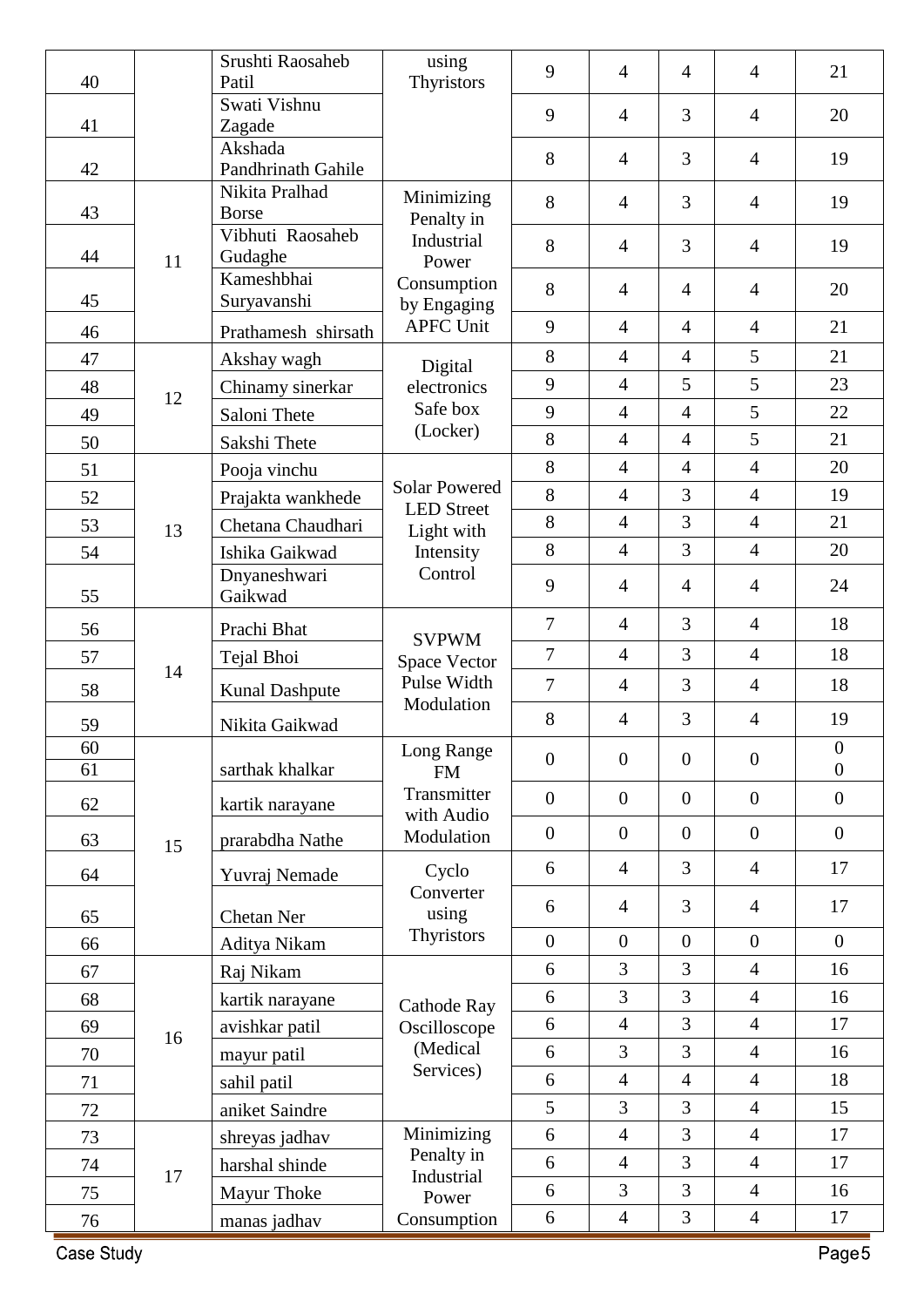|  |  | –<br>$\sim$ $\sim$ 1 10 $\alpha$<br>ے<br>. .<br>$\ln t$<br>1 Y T |  |  |  |  |  |
|--|--|------------------------------------------------------------------|--|--|--|--|--|
|--|--|------------------------------------------------------------------|--|--|--|--|--|

| <b>SN</b> | <b>Result Analysis</b>                     |       |
|-----------|--------------------------------------------|-------|
|           | <b>Total Student Present Student</b>       | 76    |
|           | <b>Number of Student Scoring above 60%</b> | 72    |
|           | Percentage of student Scoring above 60%    | 94.73 |

# **8. Impact Analysis**

| SN                                                                | $3-$      | $2 -$ | $1-$         |
|-------------------------------------------------------------------|-----------|-------|--------------|
|                                                                   | Excellent | Good  | Satisfactory |
| Was the activity helpful?                                         |           |       |              |
|                                                                   | 42        | 24    | $00\,$       |
| Are you able to find application / use of concept<br>covered?     | 36        | 30    | $00\,$       |
| Grade the activity in terms of communication skill<br>improvement | 35        | 31    | $00\,$       |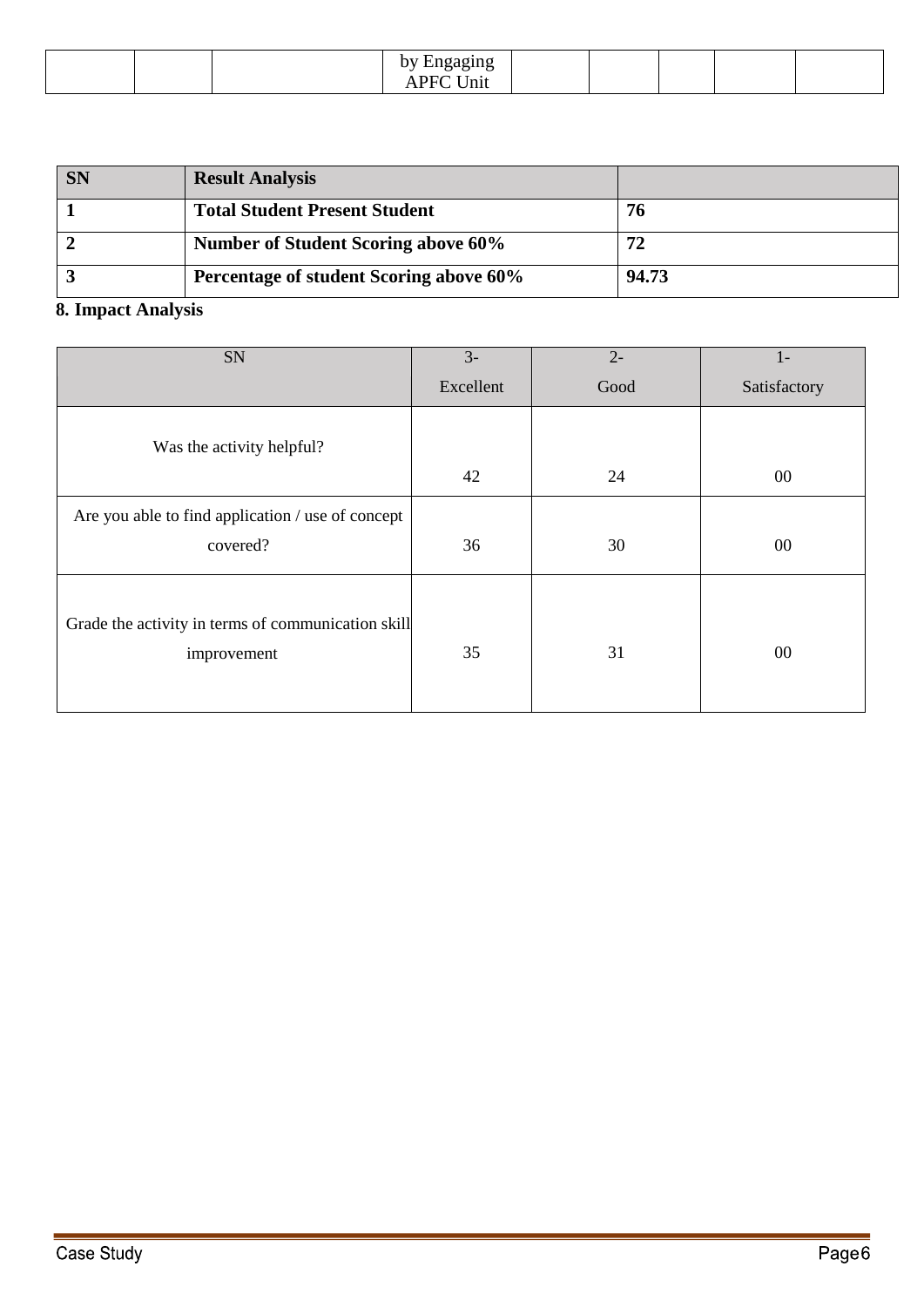# Was the Activity helpful?

#### 66 responses



Are you able to find application / use of concept covered?

66 responses

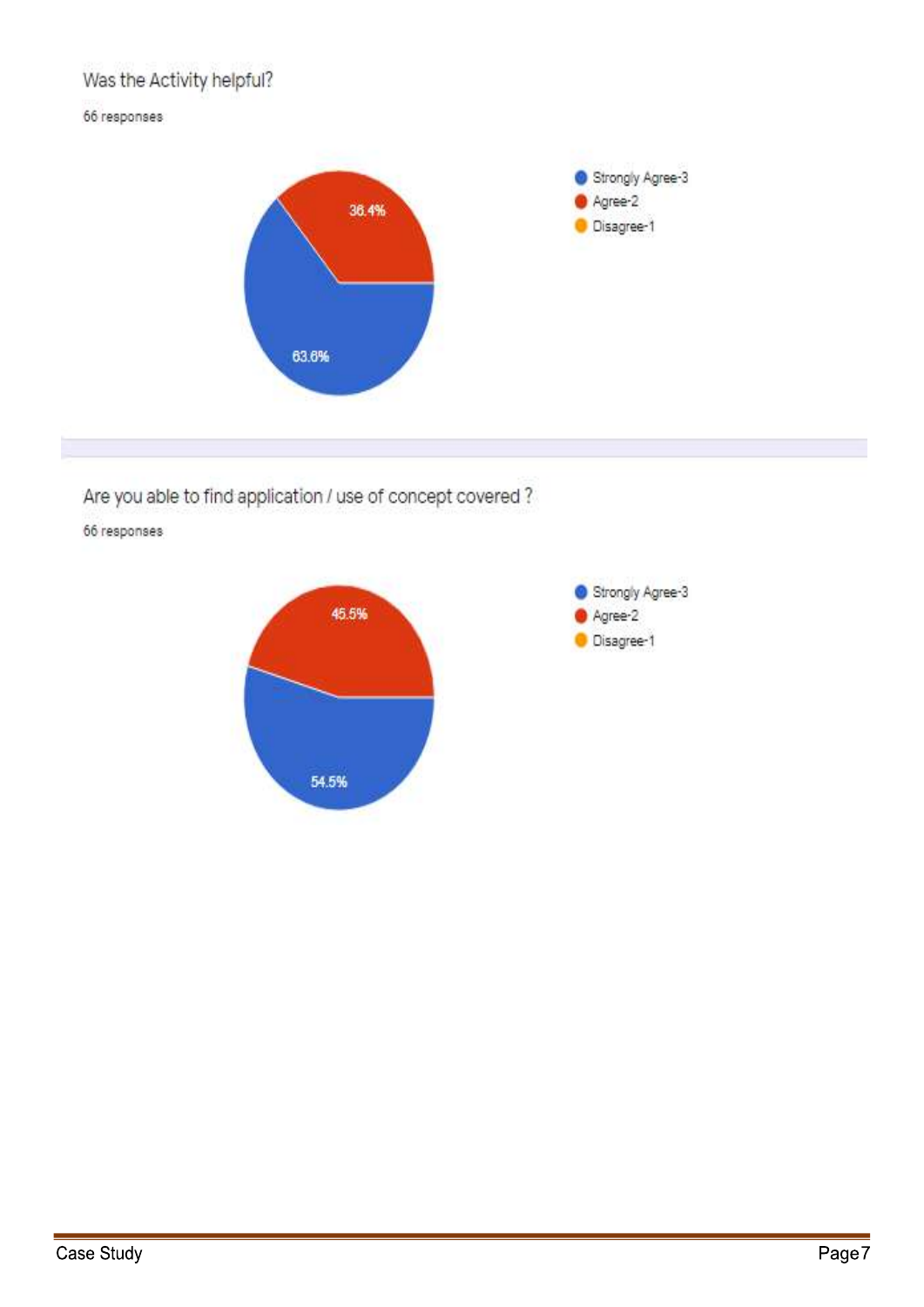Grade the activity in terms of communication skill improvement

66 responses



## 9. Activity Picture